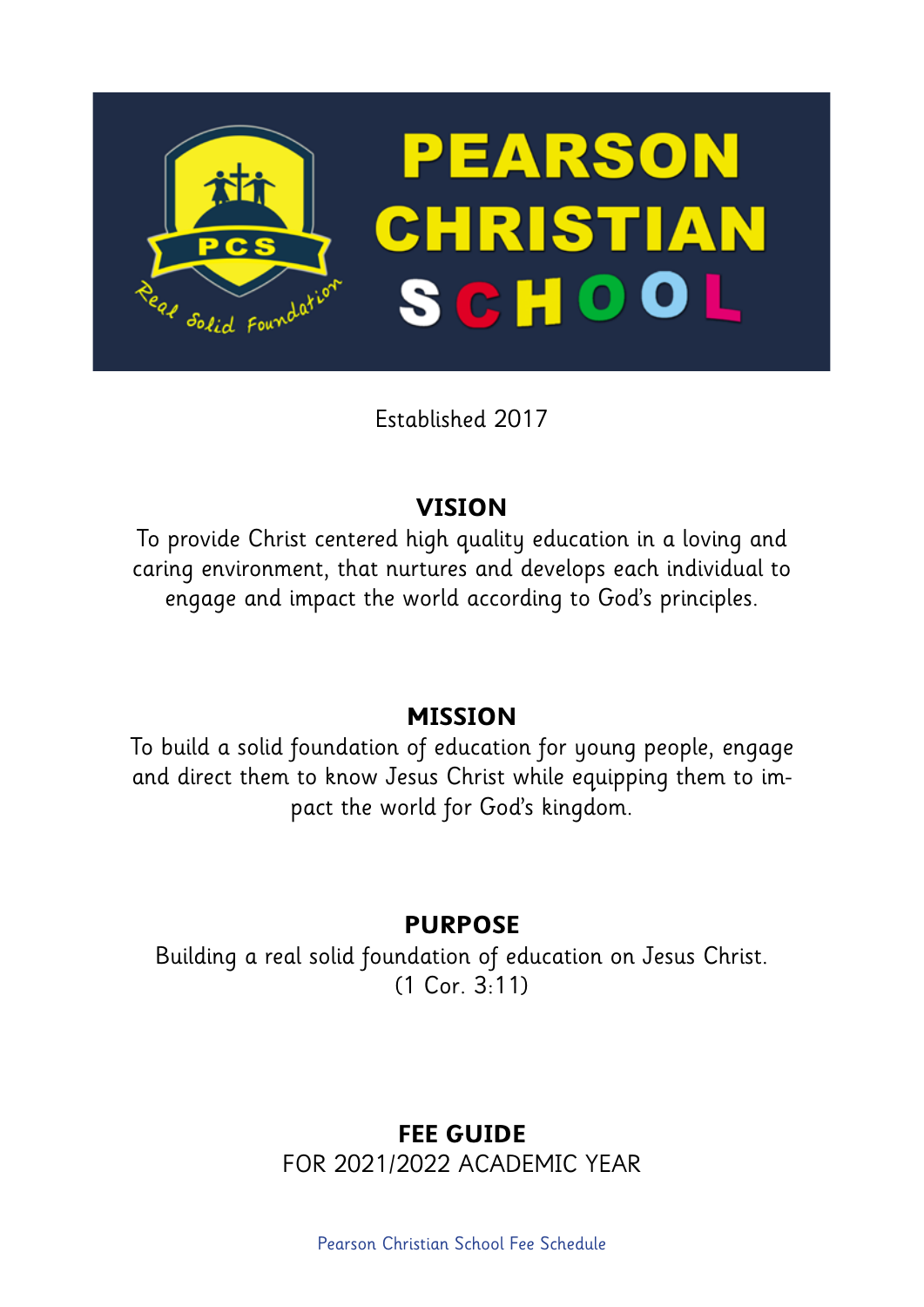## **Fees paid are NOT REFUNDABLE.**

#### **FEE CATEGORIES:**

There are three (3) main Categories

● PRESCHOOL FEES: Comprises of Creche, Nursery and Kindergarten. The fees for this category should be paid either by cheque or transfer into our bank accounts.

● PRIMARY FEES: The fees for this category should be paid either by cheque or transfer into our bank accounts.

● SECONDARY FEES: The fees will be communicated in due time.

**ADVANCED PAYMENTS OF FEES: Advanced payment of fees are allowed.**

### **FEES POLICY - FURTHER INFORMATION**

#### **PLEASE NOTE: FEES PAID ARE NOT REFUNDABLE.**

1. All new students MUST have their admission and the term's fees paid prior to enrolment. Fees for continuing students are payable termly and must be paid at the start of term.

2. The penalty for late payment is a 10% levy on the fees. Dishonoured cheques will attract a 10% penalty of the face value of the cheque.

3. A full term's fees are payable irrespective of the actual date of admission, re-entry or withdrawal.

4. Where students will be absent for a full term or up to a full academic year and parents wish places kept, fees must be paid in full for the period of absence. Otherwise, pupils will be considered as new entrants and admitted when a vacancy occurs, on payment of a new admission fee. Places cannot be held for periods of over one year.

5. Three months written notice is required prior to withdrawal. If no such notice is given, a term's fee must be paid in lieu thereof. Exception to this rule may be made at the discretion of the Principal, if withdrawal is made necessary by the unforeseen transfer of parents.

6. Fees are not refundable in the event of a pupil being expelled, or leaving due to other circumstances.

7. The Board of Directors reserve the right to raise the fees during the course of the school year.

#### **REGISTRATION FEES:**

All new students – Please pay 200 cedis to school's momo number **0553255634** for link to fill and submit the admission form online.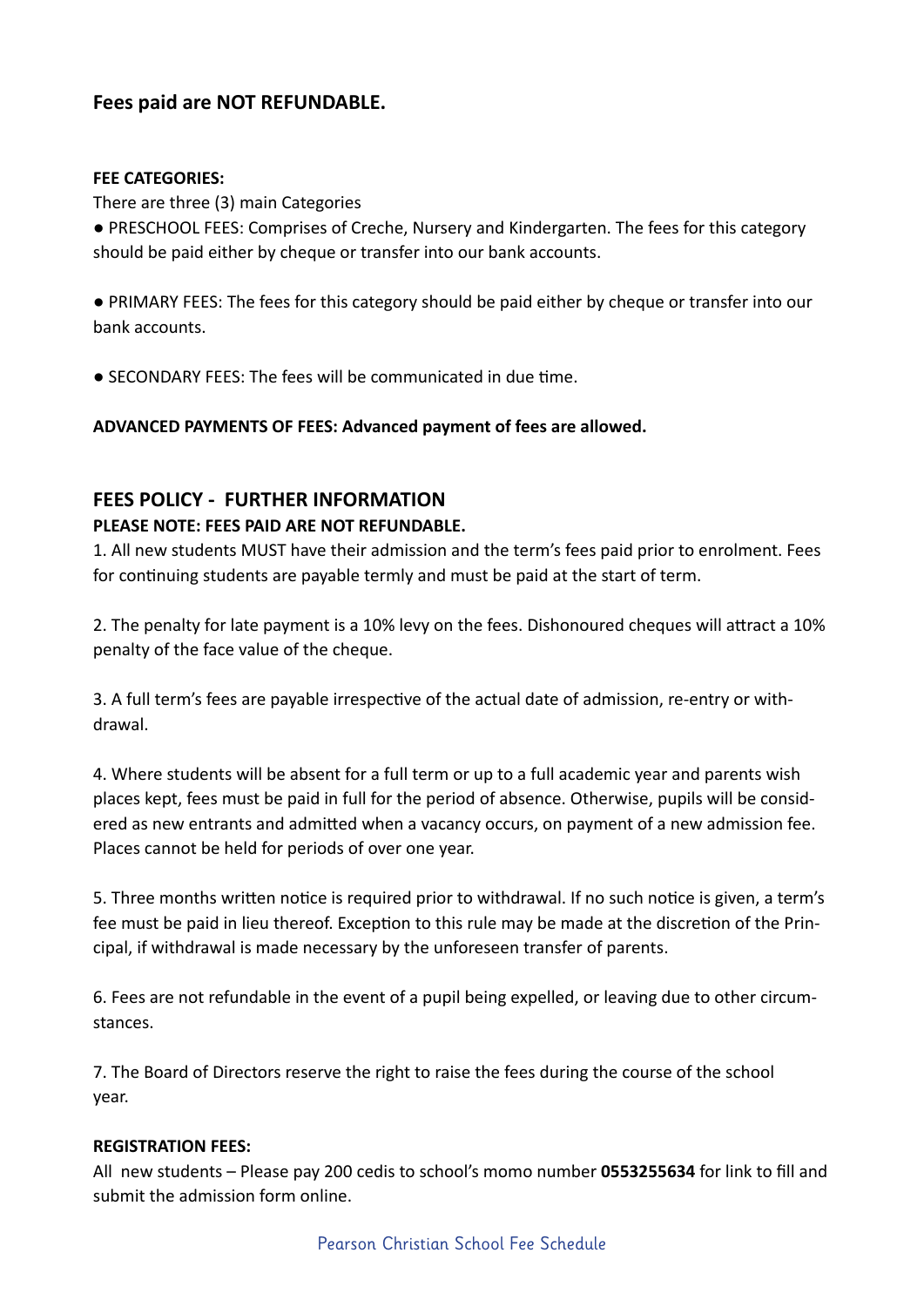### **TERMLY TUITION FEES:**

| <b>Fee Category</b>     | Tuition Fees per term (GH¢) |  |  |
|-------------------------|-----------------------------|--|--|
| Creche                  | 1,800                       |  |  |
| Nursery 1 & 2           | 1,950                       |  |  |
| Kindergarten 1 & 2      | 2,250                       |  |  |
| <b>GRADES 1 &amp; 2</b> | 3,450                       |  |  |
| <b>GRADES 3 &amp; 4</b> | 4,800                       |  |  |
| <b>GRADES 5 &amp; 6</b> | <b>NOT READY</b>            |  |  |

## **FEES FOR NEW ADMISSIONS FROM PRESCHOOL AND GRADES 1 TO 4:**

| <b>Fee Category</b>                              | Total Admission Fees (GH $\varphi$ ) |                 |                                 |                                          |                                     |  |
|--------------------------------------------------|--------------------------------------|-----------------|---------------------------------|------------------------------------------|-------------------------------------|--|
|                                                  | <b>Tuition</b>                       | <b>Uniforms</b> | <b>Admission</b><br><b>Fees</b> | Discounted (0%)<br><b>Admission Fees</b> | <b>TOTAL</b>                        |  |
| Creche                                           | 1,800                                | 680             | 1,600                           | 800                                      | 3,280                               |  |
| Nursery 1 & 2                                    | 1,950                                | 740             | 1,600                           | 800                                      | 3,490                               |  |
| Kindergarten 1 & 2                               | 2,250                                | 785             | 1,600                           | 800                                      | 3,835                               |  |
| <b>GRADES 1 &amp; 2</b>                          | 3,450                                | 850             | 1,600                           | 800                                      | 5,100                               |  |
| <b>GRADES 3 &amp; 4</b>                          | 4,800                                | 950             | 1,600                           | 800                                      | 6,550                               |  |
| *Special Education<br>for special needs children | <b>CLASS</b><br><b>FEES</b>          | <b>SAME</b>     | <b>SAME</b>                     | <b>SPEC. EDUC. FEE</b><br>(MONTHLY)      | <b>TOTAL OF</b><br><b>ADMISSION</b> |  |

**\*ADMISSION FOR CHILDREN WITH SPECIAL NEEDS IS LIMITED TO PRESCHOOL, WHICH IS 3 TO 5 YEARS. PARENTS WILL HAVE TO PAY A MONTHLY EXTRA BILL COMPRISING OF FEES FOR TEACH-ERS FOR THE INDIVIDUALIZED EDUCATION PROGRAM (IEP) THEY WILL BE ENGAGED IN. THIS IS AFTER PARENTS HAVE AGREED TO HAVE A FULL DIAGNOSIS AND POSSIBLE THERAPY SESSIONS FOR THEIR WARDS. OUR PARTNER SCHOOL IS MULTIKIDS ACADEMY, LOCATED AT EAST LEGON.**

**\*NOTE: THE FEES FOR NEW ADMISSIONS INCLUDE ADMISSION, SCHOOL AND UNIFORMS FEES. \*FEEDING AND TRANSPORTATION FEES SHOULD BE PAID AT THE SCHOOL.**